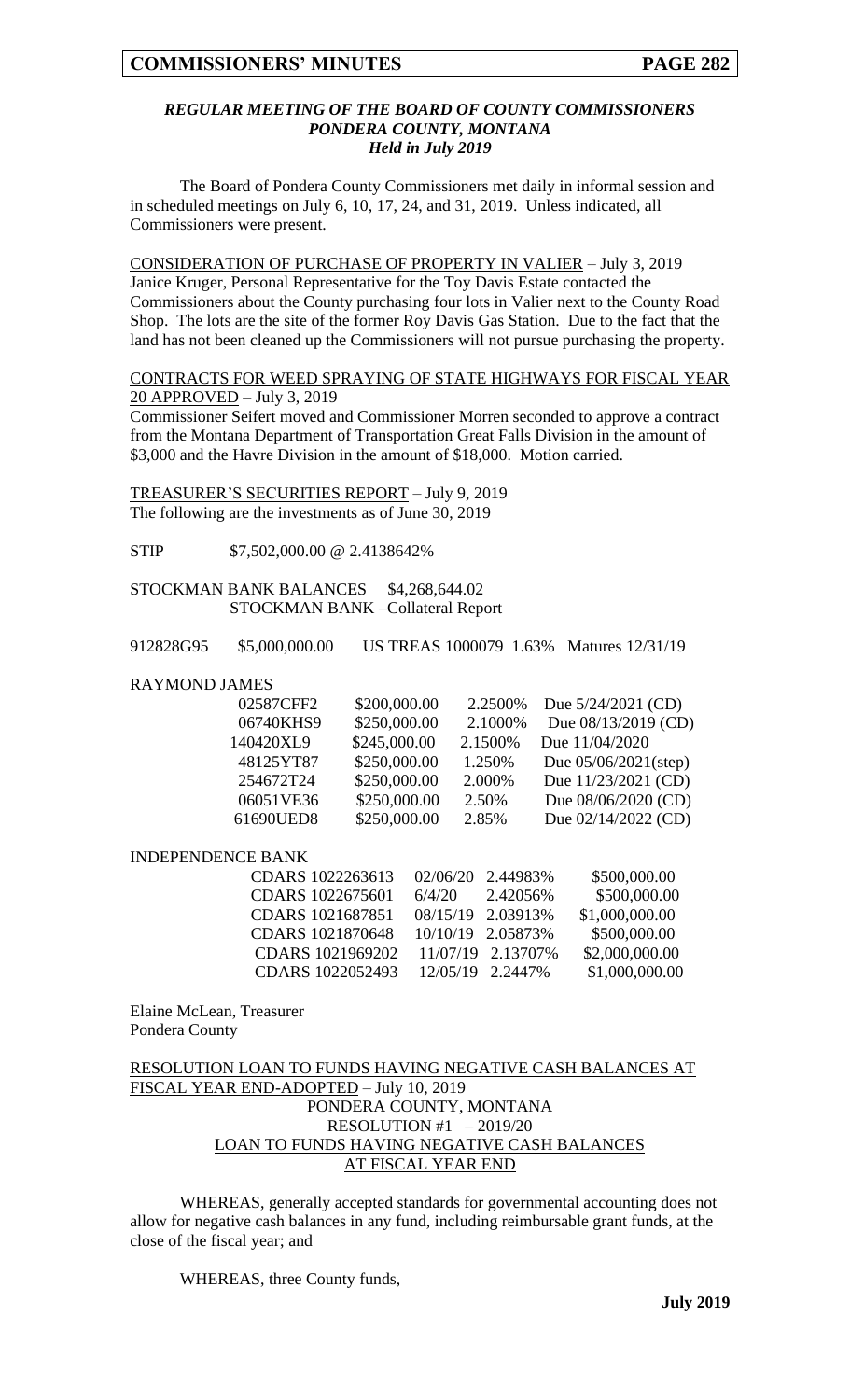Fund 2841, Middle Pondera Creek Weed Grant (\$969.93), Fund 2851, E-911 & GPS/GIS Grant (\$4,395.00) Fund 2866, Northern Transit Interlocal (\$548.26), Fund 2971, Women, Infants & Children Grant (\$7,934.41) Fund 2976, Immunization Action Grant (\$99.69) Fund 2978, Chronic Disease Prevention Grant (\$2,254.28)

have negative cash balances as of June 30, 2019 due to the nature of the funds as reimbursable grant funds; and

WHEREAS, Pondera County General Fund has sufficient cash to loan the funds having negative cash balances on June 30, 2019 in order that the funds will not have a deficient cash balance; and

WHEREAS the funds shall repay the loan and interest at 0% per annum to the general fund from the revenue to be received, anticipated to be in July 2019

NOW, THEREFORE, BE IT RESOLVED by the Board of County Commissioners of Pondera County that the Clerk and Recorder effect the loans to any and all funds having negative cash balances on June 30, 2019 from the county General funds and that the loans be repaid as stated above as soon as feasible.

Adopted this 10th day of July, 2019 as moved by Commissioner Seifert, seconded by Commissioner Morren, and passed on a 3-0 vote of the board. Effective upon passage and approval.

BOARD OF COUNTY COMMISSIONERS Pondera County, Montana

\_*/s/ Thomas A Kuka*\_\_\_\_\_\_\_\_\_\_\_\_\_ \_\_*/s/ Dale J Seifert*\_\_\_\_\_\_\_\_\_\_\_

Thomas A Kuka, Chair Dale J Seifert, Member

Jim Morren, Member

ATTEST:  $\frac{1}{s}$  /s/ Jim Morren

\_*/s/ Kody L Farkell*\_\_\_\_\_\_\_\_\_\_\_\_\_ Kody L Farkell, Clerk and Recorder

UPDATING SUBDIVISION REVIEW FEES-ADOPTED – July 10, 2019

Commissioner Morren moved to adopt the Subdivision Review fee schedule as follows: Retracement/Exemption Surveys/Other Certificates of Survey \$250/review Minor Subdivision

Preliminary Plat Submittal  $$1,000 + $100/$ lot over three Final Plat Submittal  $$250 + $50$  for each lot over three

Major Subdivision

Preliminary Plat Submittal  $$2000 + $100$  for each lot over six Final Plat Submittal  $$500 + $50$  for each lot over 6 Commissioner Seifert seconded. Motion carried.

# CONTRACT FOR PURCHASE AND INSTALLATION OF FUEL SYSTEM AT CONRAD AIRPORT APPROVED – July 10, 2019

Commissioner Morren moved and Commissioner Seifert seconded to enter into contract with NWESTCO, LLC for purchase and installation of a 8,000 gallon self-serve fuel system in the amount of \$239,317 to be completed by November 29, 2019. Motion carried.

\$207,817 of the cost will be paid by FAA funds, \$27,000 by a loan from the Montana Department of Transportation Aeronautics Division, and \$4,500 from County funds.

## BUILDING AND GROUNDS MAINTENANCE SUPERVISOR JOB DESCRIPTION  $APPROVED - July 10, 2019$

Commissioner Seifert moved and Commissioner Morren seconded to approve the updated job description for Building & Grounds Maintenance Supervisor. Motion carried.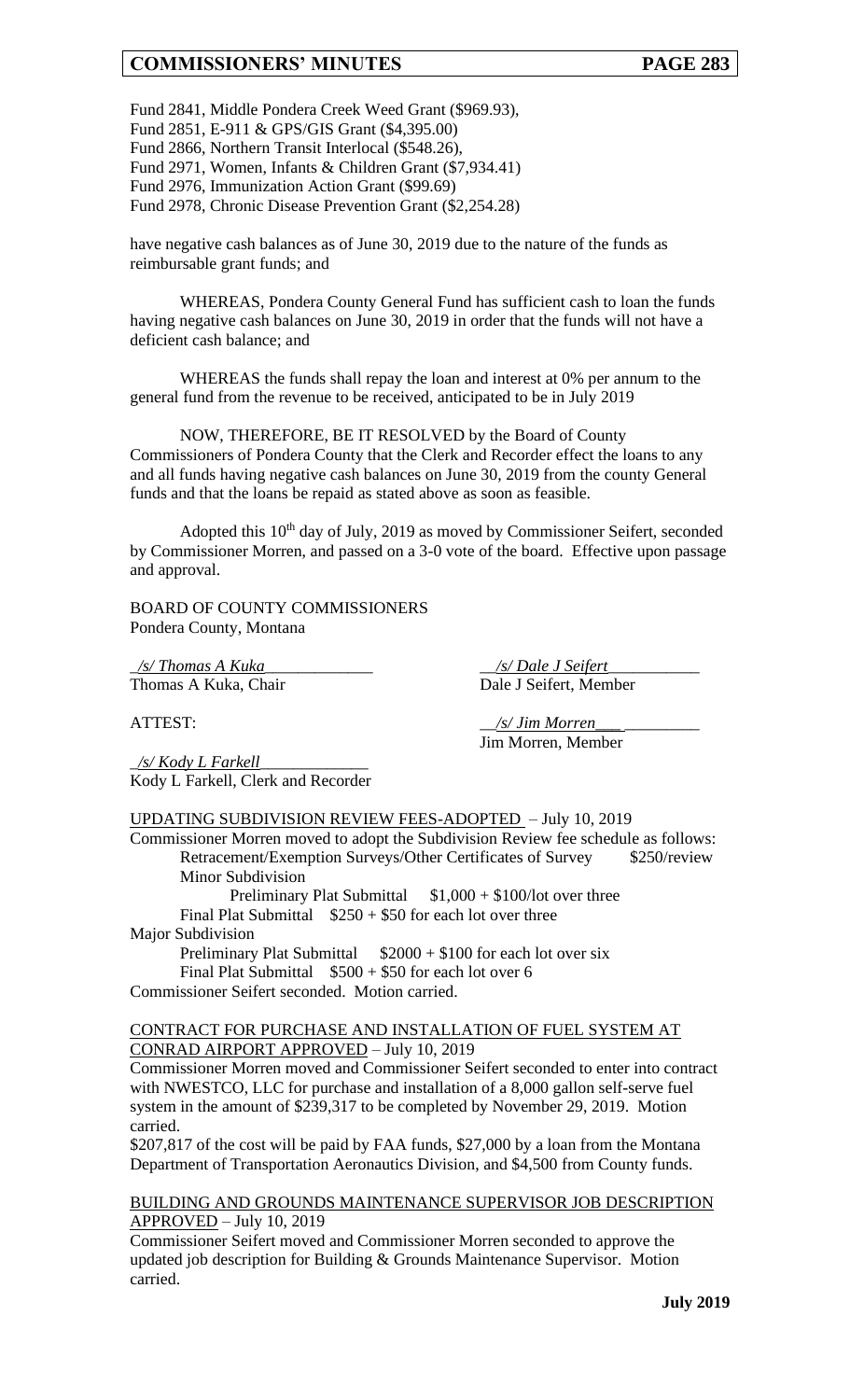### JUNE MINUTES OF THE COMMISSION APPROVED – July 10, 2019 Commissioner Seifert moved to approve the June minutes of the Commission. Commissioner Morren seconded. Motion carried.

# TAX ABATEMENTS 1085-APPROVED – July 17, 2019

Commissioner Morren moved to approve the following abatement:

|        |                                                |            | PARCEL  |
|--------|------------------------------------------------|------------|---------|
| NUMBER | <b>REASON</b>                                  | CANCEL ADD | NO.     |
| 1085   | Mobile home burned down                        | 385.31     | 2027200 |
|        | Commissioner Seifert seconded. Motion carried. |            |         |

EMERGENCY MANAGEMENT PREPAREDNESS GRANT APPROVED – July 17, 2019

Commissioner Morren moved to approve the Emergency Management Preparedness Grant State and Local Agreement between the State of Montana Department of Emergency Services and Pondera County. Under the terms of this Agreement, Pondera County will be reimbursed approximately one-half (1/2) of the operating expense of the County Disaster and Emergency Services department, up to \$29,890 for the time period July 1, 2019-June 30, 2020. Commissioner Seifert seconded. Motion carried. Also present: DES Coordinator Melinda Burns

CHRONIC DISEASE SPECIALIST REVISED JOB DESCRIPTION APPROVED – July 17, 2019

Commissioner Morren moved and Commissioner Seifert seconded to approve the revised job description for a part time Chronic Disease Specialist in the Health Department. Motion carried.

RESOLUTION DECLARING PROPERTY SURPLUS AND DISPOSAL – July 17, 2019

## PONDERA COUNTY RESOLUTION #2 – 2019/20 DECLARING PROPERTY SURPLUS AND DISPOSAL

WHEREAS, pursuant to Section 7-8-2211, MCA, Authorization to sell and exchange county property, the Board of Pondera County Commissioners declares the following personal property belonging to the County as surplus property which is not necessary to the conduct of county business or the preservation of its property:

7 Alco-Sensor 3 portable breath test machine Value \$0 & their associated equipment

#### and

WHEREAS, the Commissioners have determined, pursuant to Section 7-8-2217, MCA, Procedure or sale of property of lesser value, it is in the best interests of the County to dispose of the above-listed surplus property.

NOW, THEREFORE, BE IT RESOLVED that the Board of County Commissioners:

- 1) hereby declares the property listed above as surplus property which is not necessary to the conduct of county business or the preservation of its property,
- 2) agrees to dispose of surplus items listed above

ADOPTED this 17th day of July, 2019 as moved by Commissioner Seifert, seconded by Commissioner Morren, and passed on a 3-0 vote of the board. Effective on passage and approval.

BOARD OF COUNTY COMMISSIONERS Pondera County, Montana

\_*/s/ Thomas A Kuka*\_\_\_\_\_\_\_\_\_\_\_\_\_ \_\_*/s/ Dale J Seifert*\_\_\_\_\_\_\_\_\_\_\_

Thomas A Kuka, Chair Dale J Seifert, Member

ATTEST:  $\frac{1}{s}$  /s/ Jim Morren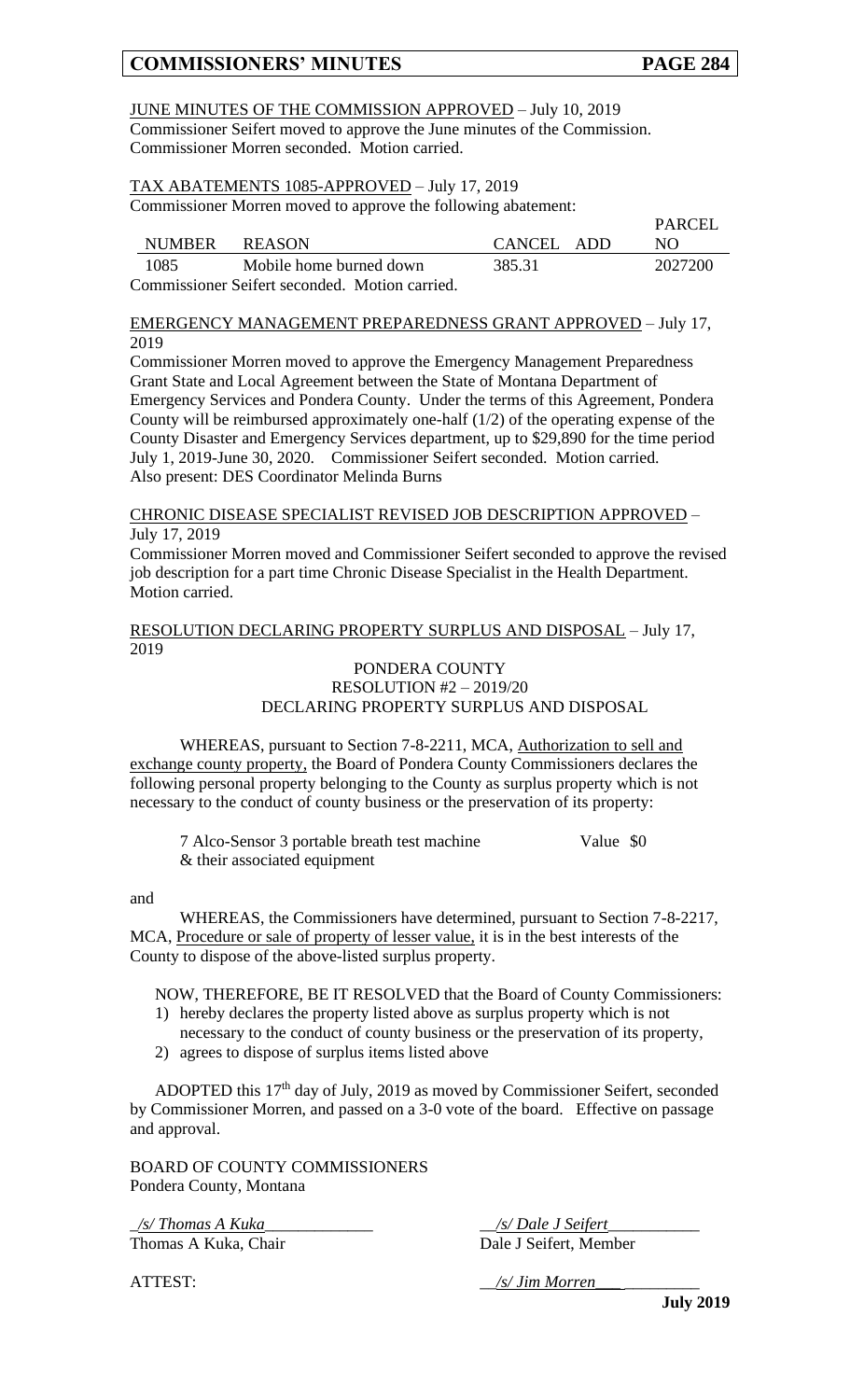**PARCEL** 

Jim Morren, Member

\_*/s/ Kody L Farkell*\_\_\_\_\_\_\_\_\_\_\_\_\_

Kody L Farkell, Clerk and Recorder

# TAX ABATEMENTS 1086-APPROVED – July 24, 2019

Commissioner Seifert moved to approve the following abatement:

|      |                                               |            | 1711 U.U |
|------|-----------------------------------------------|------------|----------|
|      | NUMBER REASON                                 | CANCEL ADD | NO.      |
| 1086 | Taxes were paid twice                         | 179.08     | 1403100  |
|      | Commissioner Morren seconded. Motion carried. |            |          |

## TASK ORDER CONTRACT FOR EMERGENCY PREPAREDNESS GRANT-APPROVED – July 24, 2019

Commissioner Seifert moved to approve the Emergency Preparedness Task Order Contract with MT Department of Public Health and Human Services for fiscal year 2019- 20 in the amount of \$30,745. Commissioner Morren seconded. Motion carried.

# PORT AUTHORITY REPORT – July 31, 2019

Rob Cook, Pondera Regional Port Authority Executive Director was on hand to give a report. The Port Authority has several projects in progress and all are running smoothly. Also attending: Rob Cook, Pondera Regional Port Authority and Melinda Burns, DES Coordinator.

# REPORT FROM DES COORDINATOR – July 31, 2019

Melinda Burns, new Pondera County DES Coordinator, gave a report of what is happening with county mapping and 9-1-1 address updating. Melinda reported she has been in touch with weather service because of increased fire danger due to dry conditions. The conditions will continue to be monitored.

Also attending: Rob Cook, Pondera Regional Port Authority and Melinda Burns, DES Coordinator.

# BID FOR CULVERT-ACCEPTED – July 31, 2019

Two bids were received to be placed at Liberty School Road. Bids were:

1. Contech

| a. Galvanized 92' of $103'' \times 71''$ with 2 24" bands | \$28,680.00 |
|-----------------------------------------------------------|-------------|
| b. Aluminum 92' of $103" \times 71"$ with 2.24" bands     | \$32,220.00 |

# 2. True North Steel

| a. Galvanized 92' of $103''$ x $71''$ with 2-24" bands | \$34,734.56 |
|--------------------------------------------------------|-------------|
| b. Aluminum 92' of $103''$ x $71''$ with 2-24" bands   | \$37,328.32 |

Commissioner Morren moved to accept the Contech bid for the aluminum culvert in the amount of \$32,220.00. Aluminum was chosen because it has a longer life span than galvanized. Commissioner Seifert seconded. Motion carried.

### DATE, TIME AND PLACE SET FOR PRELIMINARY BUDGET HEARING – July 31, 2010

Commissioner Seifert moved to set a public hearing for the county's preliminary budget for Wednesday, August 21 at 10:00am in the Commissioners' office. Commissioner Morren seconded. Motion carried.

### DATE, TIME AND PLACE SET FOR MEDICAL PERMISSIVE LEVY & SHERIFF'S RETIREMENT SYSTEM PERMISSIVE LEVY – July 31, 2019

Commissioner Seifert moved to set a public hearing to discuss the Medical Permissive Levy and the Sheriff's Retirement System Permissive Levy for Wednesday, August 21 at 10:00am in the Commissioners' office. Commissioner Morren seconded. Motion carried.